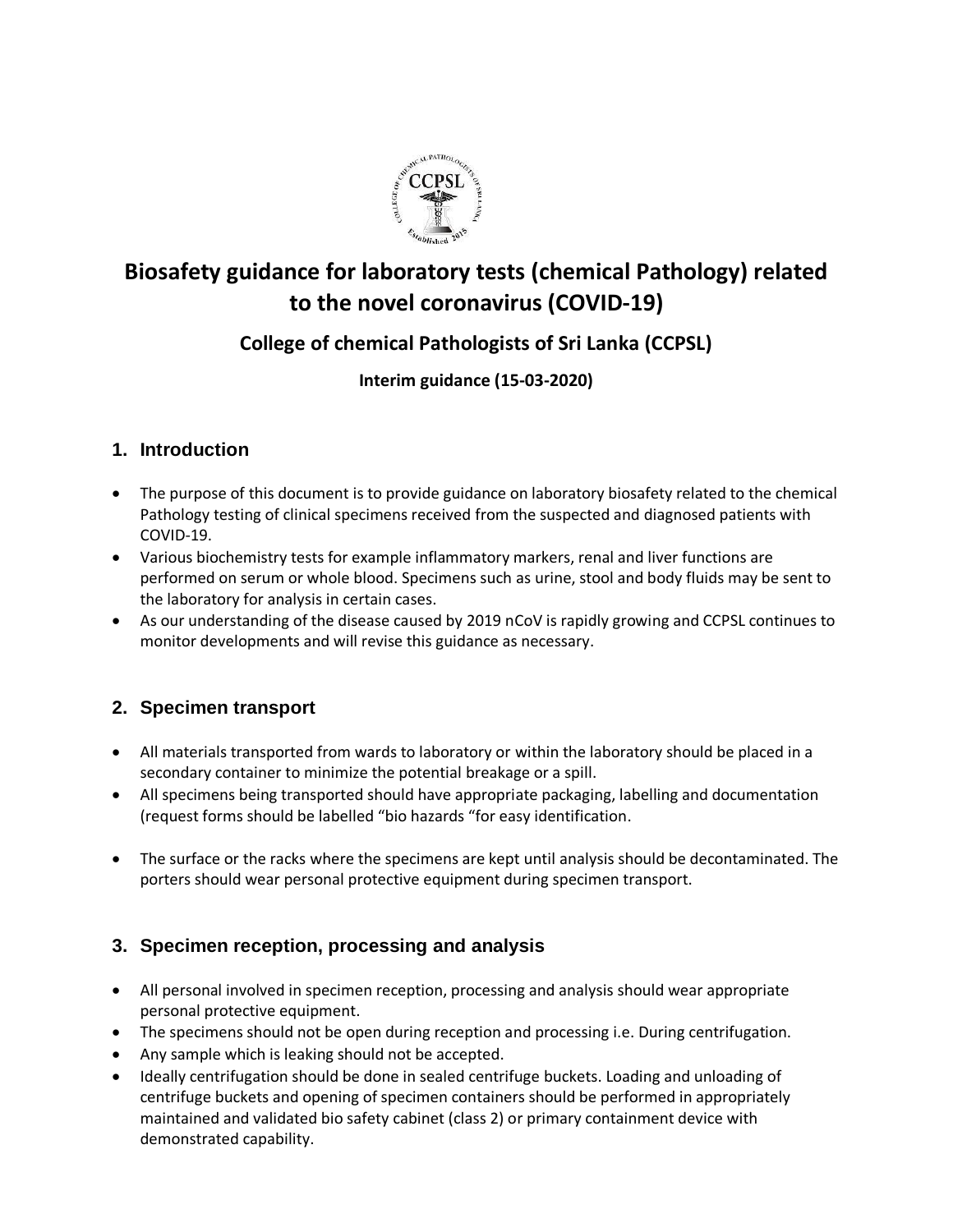• In the absence of above facilities, centrifugation in a dedicated area followed by 30 minutes waiting time to open the lid of centrifuge is recommended. Opening of the lids of the specimen containers should be done by an experienced person with no or minimum aerosol generation in the same dedicated area before placing in the biochemistry analyzer.

## **4. Good microbiological practices and procedures (GMPP)**

 When handling and processing specimens, laboratory practices and procedures that are basic to good microbiological practices and procedures (GMPP) should be followed. Please see the annexure-1 (Laboratory biosafety guidance related to coronavirus disease 2019 (COVID-19): interim recommendations, WHO)

#### **5. Decontamination and waste management**

- Any surface or material known to be, or potentially be, contaminated by biological agents during laboratory operations must be correctly disinfected.
- Clinical waste must be packaged in yellow double bags for transfer to the facility with decontamination capacity.
- Appropriate disinfectants with proven activity against enveloped viruses should be used (e.g. 0.1% hypochlorite (1% for blood spills), alcohol (62-71%), 0,5% hydrogen peroxide, quaternary ammonium compounds and phenolic compounds)

#### **6. Personal protective equipment**

- Laboratory coats- Must have long sleeves, preferably with elasticized or fitted cuffs. Coats must be long enough to cover the knees, but not trail on the floor. Where possible, the fabric of the coat should be splash- resistant and overlap to provide a solid front. When not in use, they should be stored appropriately; they should not be hung on top of other lab coats, or in lockers or hooks with personal items.
- Appropriate disposable gloves must be worn for all procedures which is related clinical samples.
- Safety glasses, safety goggles, face shields (visors) or other protective devices must be worn whenever it is necessary to protect the eyes and face from splashes.
- Footwear must be worn in the laboratory and must be of a design that minimize slips and trips and can reduce the likelihood of injury from fallen objects.

#### References:

Laboratory biosafety guidance related to the novel coronavirus (2019-nCoV), interim guidance 12 February 2020, World Health Organization (WHO)